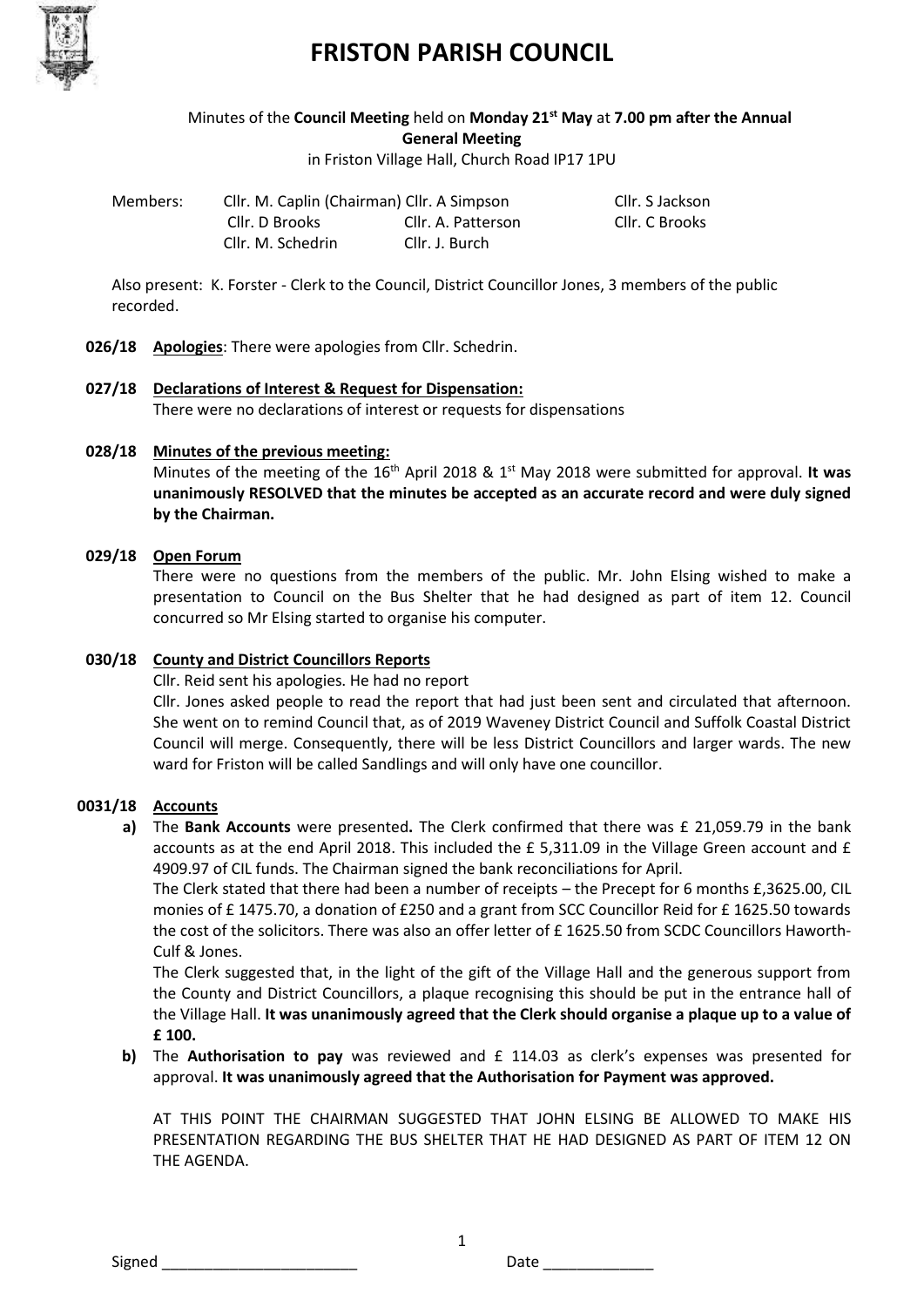

#### **032/18 Bus Shelter**

This design had previously been circulated however Mr. Elsing wished to explain the detail. This would be a one-off design and he had called it Still, Waiting. Mr. Esling lives in Friston and is a designer of natural products and has won prizes for conceptual design at the RHS Hampton Court show.

The construction will be of natural materials to an area of 2 mts. X 4 mts. It would be closed in at the eastern side, leaving the areas open so as to allow people to see a bus when it is coming. The materials would include Oak timbers, reed roof and hazel panels. The floor would be beaten earth. The longevity was questioned– Mr Elsing stated that the reeds would need replacing within 10 years but that wasn't expensive.

Mr. Elsing would organise the materials and building of the shelter. The cost was discussed. If the Parish Council bought the materials, the VAT could be reclaimed. Mr Elsing would then only charge for his labour. His original quotation was up to £4000 but he felt that could be reduced and would revisit the amounts, separating the VAT.

Other quotations to date have been c £1800 & c£ 6000 & c£ 7500. Cllr. Simpson has been to see a number of different bus shelters around the area, in particular those 2recommended such as Snape and Capel St. Mary and did not think them suitable for Friston.

Once the new quotation was received this would be circulated and Council would discuss in the next meeting.

The Chairman thanked Mr Esling for his information.

#### **033/18 Annual Accounts and Return**

The audit report from Heelis and Lodge had been previously circulated. Council noted the comment regarding the Asset Register and the S137 monies. The Clerk explained that although the Village Hall had a value of £135k, this should not be shown as the value on the Asset Register. The S137 item was a mistake.

There being no other questions **it was unanimously RESOLVED that the internal auditors report is accepted.**

As a result of this audit, the Asset Register was amended and **it was unanimously RESOLVED that the amended Asset Register is adopted.** 

#### **034/18 Annual Governance Statement 2017/18**

The Chairman read out each of the items in the Annual Governance Statement and Council agreed each answer. This was duly signed by the Chairman and the Clerk.

#### **035/18 Accounting Statements 2017/18**

The R & P accounts had been previously circulated. There were no questions and **It was unanimously RESOLVED that the accounts are accepted.** The Chairman and the RFO signed the R & P accounts.

The Accounting statements, which had been completed from the R & P accounts, were reviewed. **It was unanimously RESOLVED that the Accounting statements are accepted.** The Chairman and the RFO signed the Accounting statements.

The new system now means that, instead of submitting the accounts to an external auditor, because Friston Parish Council has a turnover of less than £25, 000, they have the option of submitting an exemption certificate. **It was unanimously RESOLVED that council should submit an exemption certificate.** The Chairman and RFO signed the certificate.

All certificates, statements, Receipts and Payment accounts and Accounting statements will be published on the website.

#### **036/18 Period for the Exercise of Public Rights**

The Clerk stated that the accounts would be published by  $11<sup>th</sup>$  June which would be the commencement of the Period for the exercise of Public Rights.

2

Signed **Example 2** and the state of  $\overline{a}$  bate  $\overline{b}$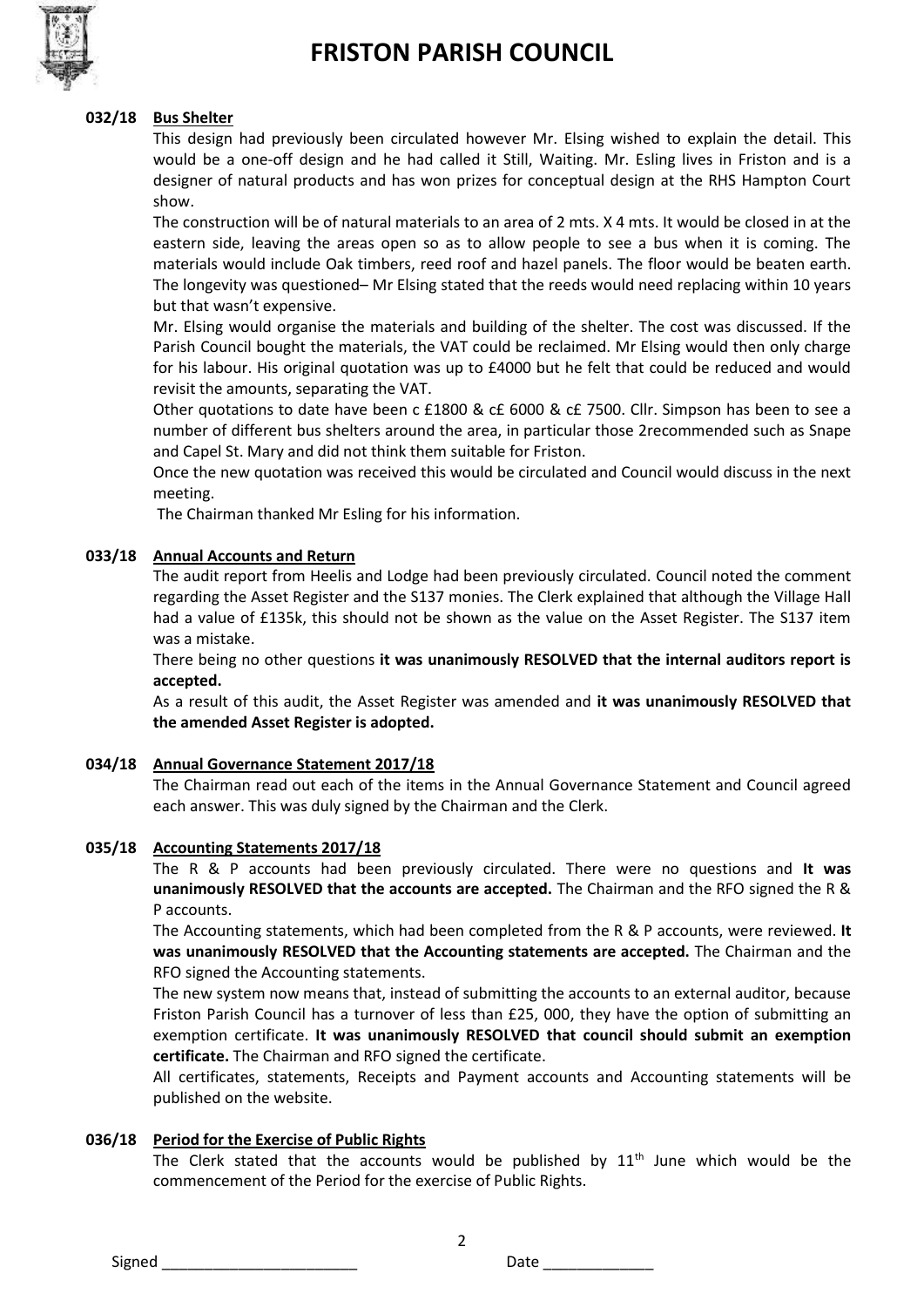

#### **037/18 Signatures for the Bank Account**

As Cllr. Patterson who has retired was a signatory for the Barclays Bank account, another signatory is required. Cllr. J Burch agreed to be a signatory. The Clerk is to get the paperwork. **NOTED**

### **037/18 SPR Working Party**

The Chairman as the parish council representative on the working party, reported back on a meeting on Friday which he though was very productive. The Working party are developing questions to ask at the next presentation from Scottish Power scheduled for Thursday  $24<sup>th</sup>$ . Additionally, the Chairmen of Benhall & Sternfield, Knoddishall and Aldringham are being contacted as they will be affected and therefore it would be better to work as one group.

District Councillor Jones stated that it is hoped that she, Cllr. Haworth Culf and possibly the deputy leader will be attending the meeting on Thursday.

### **038/18 Defibrillator**

The Clerk has contacted the supplier who has sent the order forms. She will complete and submit these. **NOTED**

County Councillor Reid has offered £1250 towards the defibrillator. **NOTED**

The Clerk contacted the BT regarding access to the phone box. Cllr. D Brooks is to check whether it is possible to get into the box and report back. *(note: since the meeting, Cllr. Brooks has stated that he believes he can get into it).* The Community Payback group are to be approached to come and clean it up and get it ready for installation. **NOTED**

### **039/18 Village Hall**

The Clerk has reviewed the proposed lease and picked up a couple of points to refer back to the solicitor. Cllr. Burch confirmed that the Chairman of the Village Hall Committee had passed the lease to their solicitor for comment. They have another meeting on  $31<sup>st</sup>$  May.

The repairs are still being quoted for. It is difficult to get available builders and quotations.

The Clerk has contacted BT and has a quotation for the installation of high speed fibre optic Broad Band. It will cost £125 to install the line and a cost for the phone line will be £ 23.40 monthly. The installation and modem for Broadband is free and the monthly cost will be £36.40 is signing up for a 2 year contract. The Clerk was asked to confirm that the contract is not a rolling contract. **NOTED.**  Council were happy to continue with the installation of broadband.

#### **040/18 Vacancies on Council**

No applications had been received.

#### **041/18 Highways and Footpaths**

The Clerk was asked to contact the police and ask for feedback regarding the speeding checks recently. **NOTED**

It was noted that the hedges in Mill lane needed to be cut back. The Clerk was asked to contact Flagship Housing Association **NOTED**

Cllr. Simpson reported that Blackheath Estate had cut the grass at the end of Mill Lane. Council expressed their thanks.

Cllr. Simpson stated that there was a problem when highways cut the bank at ……..He is to contact some volunteers to remedy this.

It was agreed that speeding is still a problem. The Clerk was asked to start to investigate other methods of slowing down traffic using gates. **NOTED** The Clerk passed over information about gates and was asked to get prices.

#### **042/18 Notice Board**

There is a need to install a bigger notice board. It should have a locked area for the parish council and an area for other notices. The Clerk was asked to look at the prices. **NOTED**

3

Signed \_\_\_\_\_\_\_\_\_\_\_\_\_\_\_\_\_\_\_\_\_\_\_ Date \_\_\_\_\_\_\_\_\_\_\_\_\_